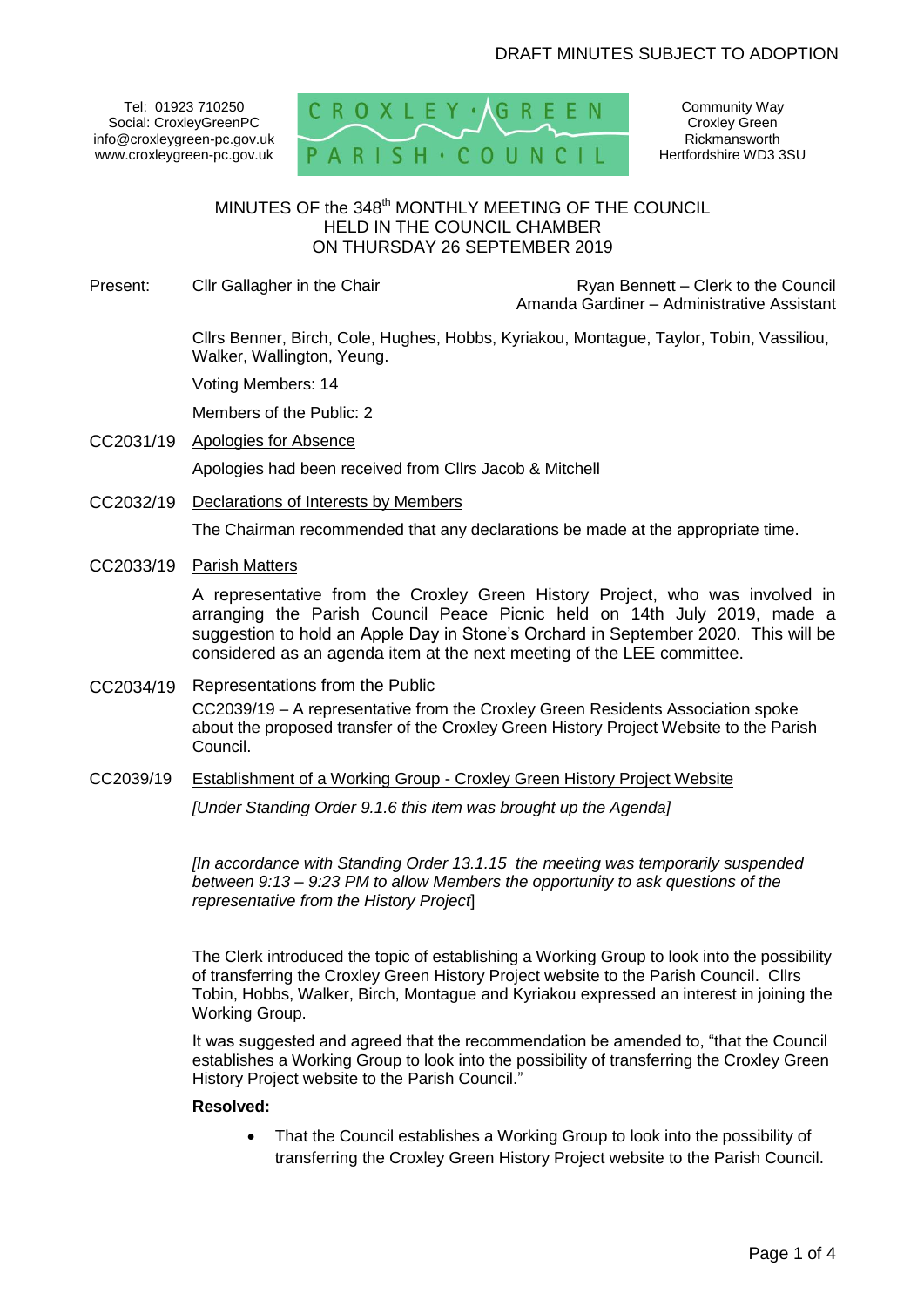# CC2035/19 Minutes

The minutes up for review were the Minutes of the 347<sup>th</sup> Monthly Meeting of the Council held on Thursday 25 July 2019

#### **Resolved:**

• That the Minutes of the  $347<sup>th</sup>$  Monthly Meeting of the Council held on Thursday 25 July 2019 be approved and signed by the Chairman

### CC2036/19 Matters Arising

The Clerk provided updates on 3 items that were discussed at the Council Meeting held on 25 July

CC2019/19 Parish Nurse A grant application has been submitted and will be on the Agenda of the Council Meeting on 28 November 2019.

CC2018/19 S137 Grant Application from Merchant Taylors Place Management Company A representative of Merchant Taylors Place Management Company was not able to attend the meeting to present their grant towards the refurbishment of Tennis Courts.

CC2021/19 Continuing Parish Council Funding of PCSOs – The Clerk advised that following discussions with Herts Police, Croxley Green Parish Council will receive a refund equivalent to 6 months payment, which will be deducted from a future bill, for the period that a dedicated PCSO was not on patrol in Croxley Green. Members thanked Cllr Wallington and the Clerk for helping to secure this refund to the Council.

#### CC2037/19 Committee Reports

CC2037.1/19 Planning and Development Committee held on Thursday 4 &18 July and 1 & 15 August 2019

# **Resolved:**

 That the Minutes of the Planning and Development Committee meeting held on Thursday 4 & 18 July and 1 & 15 August be adopted as a report of the meeting.

# CC2037.2/19 Any matters arising

 PD3420/19 ref 19/1520/FUL 30 Durrants Drive - Cllr Hobbs informed Members that the TRDC Planning Officer contacted the Parish Council to request feedback after a revised application was received with amendments made following comments from the P&D committee. He commented that this shows what impact the committee has been able to make with the implementation of the Neighbourhood Plan. PD3412/19 ref 19/1331/FUL Grove Crescent – Cllr Hobbs informed Members that a local resident contacted all Councillors asking for further information on the development and that a member of the P&D had been in contact with them.

CC2037.3/19 Leisure, Events & Environment Committee held on Tuesday 2 July 2019

#### **Resolved:**

- That the Minutes of the Leisure, Events & Environment Committee meeting held on Tuesday 2 July 2019 be adopted as a report of the meeting.
- CC2037.4/19 Any matters arising There were no matters arising.
- CC2037.5/19 Finance and Administration Committee held on Thursday 13 June 2019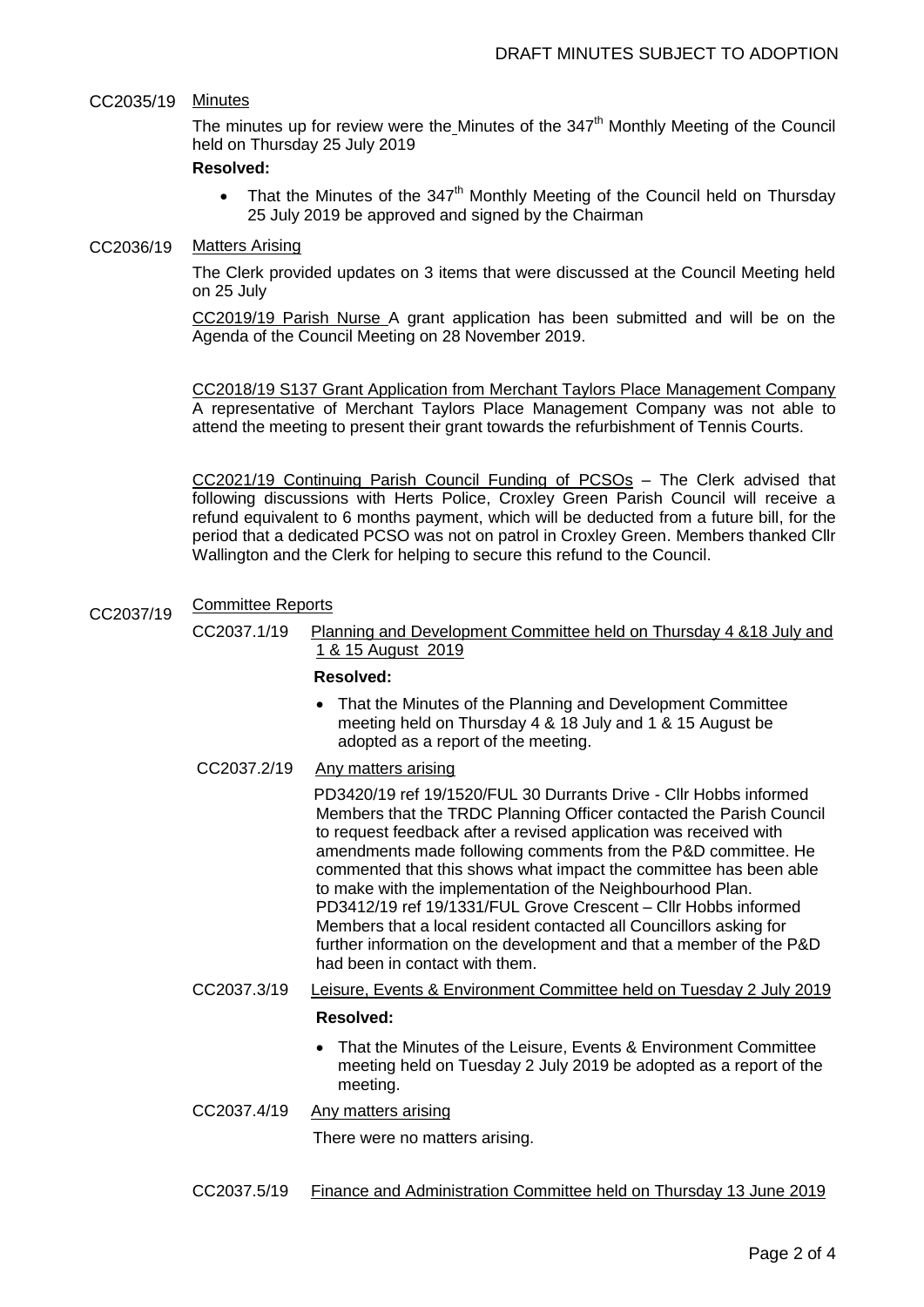#### **Resolved:**

- That the Minutes of the Finance & Administration Committee of Thursday 13 June 2019 be adopted as a report of the meeting.
- CC2037.6/19 Any matters arising

There were no matters arising.

### CC2038/19 Clerk's Report

The Clerk provided a summary of activities undertaken by the Parish Council office and Parish Rangers. See report attached.

CC2039/19 Establishment of a Working Group - Croxley Green History Project Website

This item was discussed above.

CC2040/19 Working Groups – Terms of Reference

The Clerk informed Members that Working Groups need to have defined Terms of Reference. A reference document on what needs to be included in the Terms of Reference has been circulated.

It was noted that as the NYE Fireworks Working Group has come near to the end of its work that they did not need to draw up any Terms of Reference.

#### **Resolved:**

• That the Council's Working Groups draw up specific terms of reference for ratification by Council.

### CC2041/19 Social Media Policy

The Clerk outlined the updates to the Social Media Policy, which were made to allow Cllrs to become more pro-active on Social Media, and reminded Members of their responsibilities when using Social Media as a representative of the Council.

#### **Resolved:**

• That the amended Social Media policy is approved for adoption.

#### CC2042/19 Budget 2020/21

The Clerk drew Member's attention to the Draft Budget and informed them that there will be a standing item on all future committee meeting Agendas to discuss budget requirements for 2020/21.

# CC2043/19 Strategic Planning & Budget Setting

The Chairman asked Councillors to consider what they want Council to achieve over the next 4 years and to determine priorities for themselves and their committees.

#### **Resolved:**

• That each of the three standing committees (F&A, LEE and P&D) to review their longer term strategic priorities in the light of Councillors' ambitions and shape their budget proposals for 2020-21 to achieve them.

# CC2044/19 Confirmation of Staff Appointment

The Clerk confirmed that the Administrative Assistant has completed the 3 month probation and is now confirmed in role. Members present congratulated Amanda Gardiner on the confirmation of her appointment with applause.